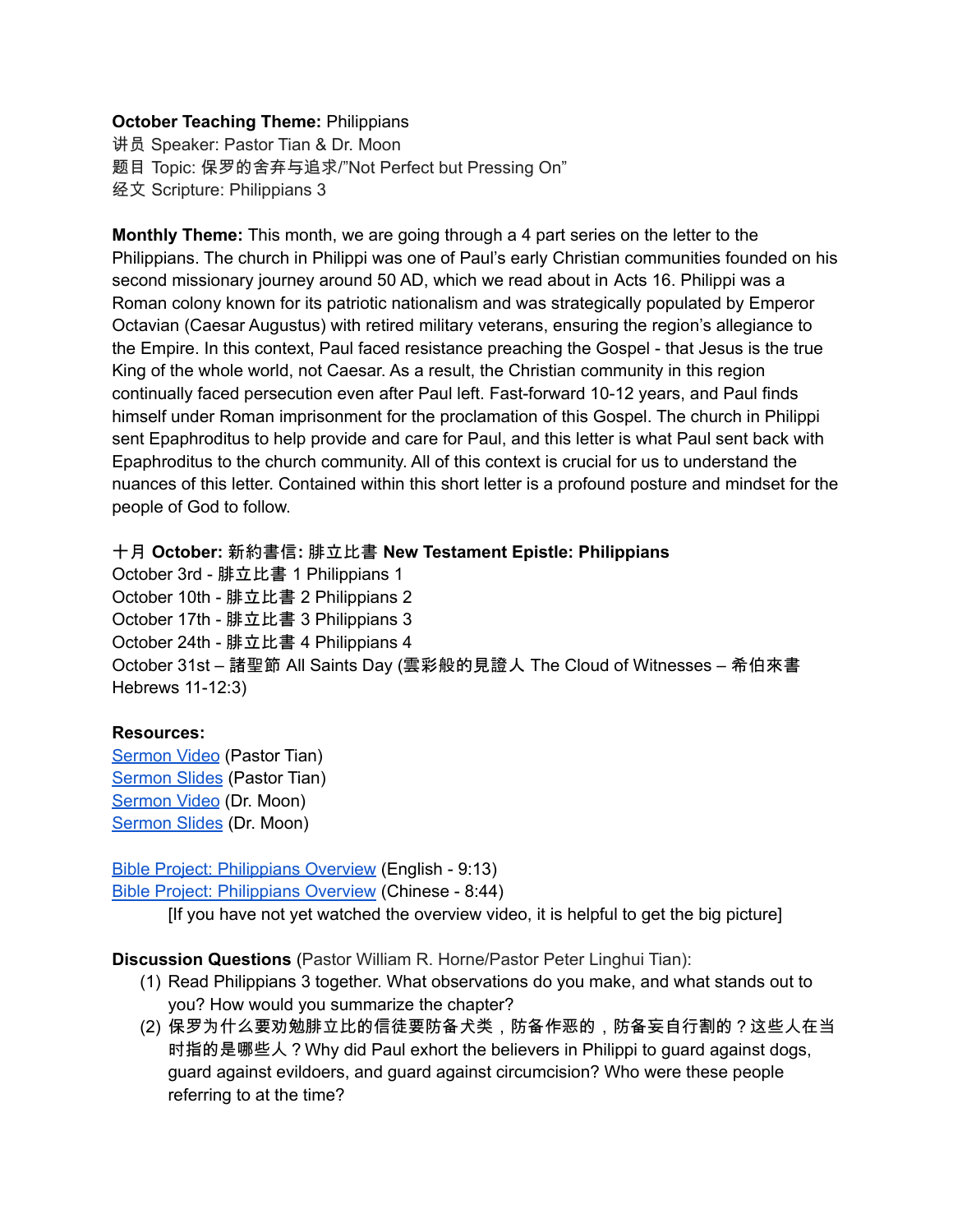- (3) 保罗身上有哪些可夸的?认识主后,他舍弃了什么?他新的追求又是什么?这对今天我 们跟随主有哪些启发?What can Paul boast about? After knowing the Lord, what did he give up? What is his new pursuit? What inspiration does this have for us to follow the Lord today?
- (4) Paul has many reasons to put confidence "in the flesh," in both his born-privileges and his hard-earned accomplishments and status, but he considers them all loss for the sake of "knowing Christ." What temptations to "put confidence in the flesh" do we face? How can we combat those temptations?
- (5) The "enemies of the cross" have their minds set on "the things of the earth," while the people of the cross have their minds set on "our citizenship in heaven." What does it look like to have our minds set on "heaven"? Give some practical examples of what a person with their "mindset on 'heaven'" would do?
- (6) 为什么保罗要提醒腓立比的信徒"我们是天上的国民"?认识自己是天上的国民,对今天我 们跟随主有哪些提醒和帮助?Why did Paul remind the believers in Philippi that "we are citizens of heaven"? Knowing that we are a citizen of heaven, what reminders and help do we have for following the Lord today?

## **Important Notes** (Pastor William R. Horne)**:**

Context of Philippians 3: Again, as always, recall the context of the letter found [above.](#page-0-0) Paul commands us to "Watch Out" for adversaries (Christians formed by another story other than Jesus) with destructive beliefs and practices. Those who become "enemies of the cross" were not atheists but likely people who genuinely acknowledge God but were formed by another story. They have abandoned the pursuit of the heavenly prize in favor of what belongs only to the present scheme of things. If we are not attentive to the stories that form us, we will become "enemies of the cross" while thinking we are friends of Jesus.

When we anchor our journey of spiritual formation in the profound Gospel truth that our righteousness is found in Christ alone, our motivation and drive on the journey becomes to "know Christ" and "becoming like him in his death," instead of trying "to earn our righteousness." For Paul, this good news of King Jesus was so good that his whole life became defined by the pursuit to "know Christ." If we grasp the true beauty of the Gospel message, we too will be compelled to do the same. To become like Jesus "in his death" is to take on the same posture as Jesus, willing to suffer (and even die) for the good of the other. This is a profound call that we can only do in submission to the work of the Holy Spirit.

Notes on Q2: Most scholars believe Paul is referring to a group called the "Judaizers," who are believers who hold that Gentiles should become Jewish (following circumcision, dietary laws, purity laws) to participate fully as members of God's people, the church (see Acts 15:1, 5). However, it was decided through the guidance of the Holy Spirit at the Council of Jerusalem in Acts 15 that Gentile believers did not need to conform to Jewish cultural and religious customs to follow Jesus. This was a constant battle in the early church in most communities where this new multi-ethnic church had begun with both Jews and Gentiles together.

Recall also the context of the Imperial Cult (the strong patriotic nationalist setting) in Phillipi. Likely, those Jewish Christ-believers, who were acting as "enemies of the cross" in their insisting Gentiles follow Jewish customs had some political protection and cover in the Jewish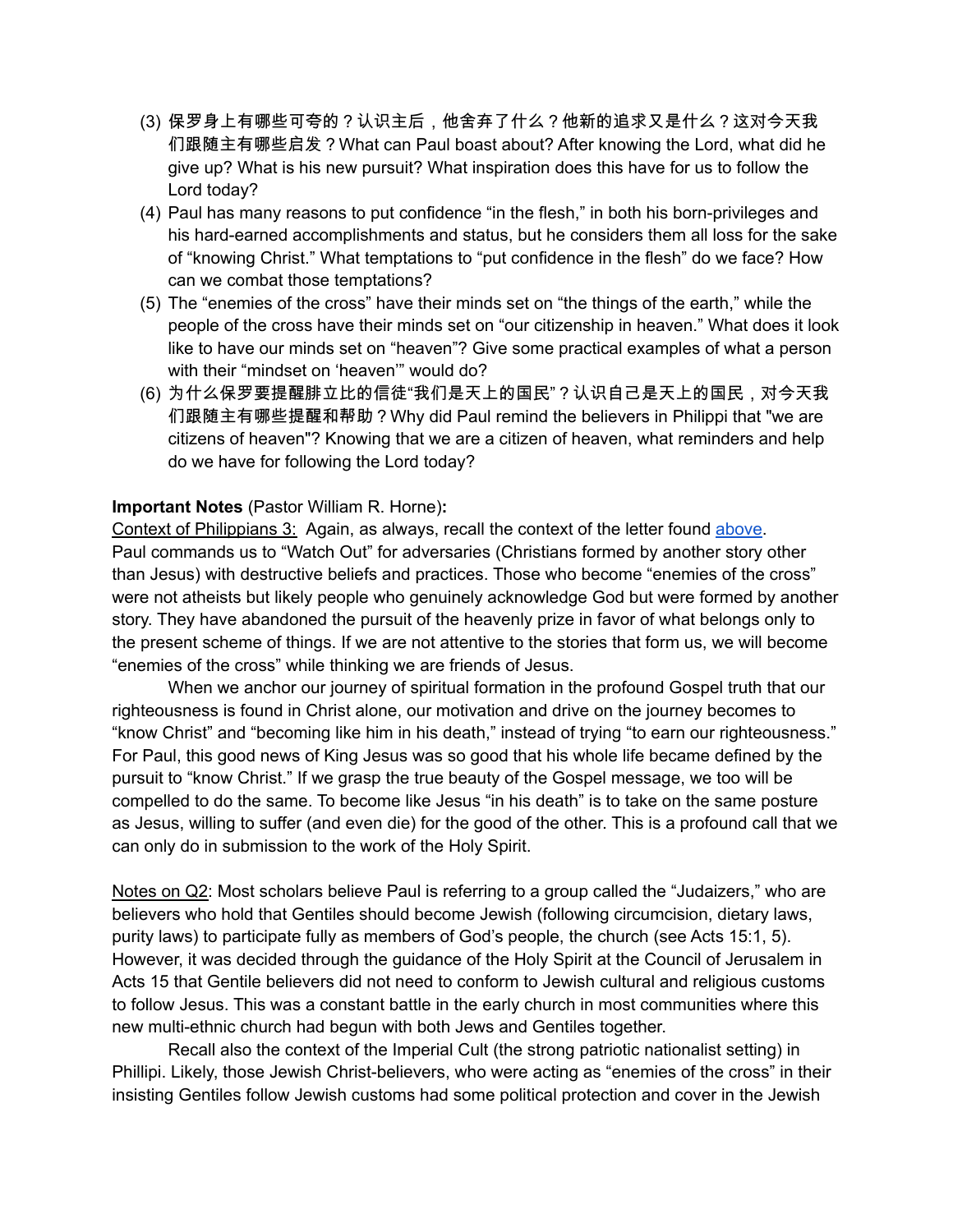synagogues, unlike the new Gentile Christ-followers. We must recognize that tensions would exist between the new believers and their pagan family and friends because they refused to participate in imperial cult worship and other pagan festivals. The temptation then to receive approval from leaders of the synagogue (Jews), where there was more protection, would be substantial.

Dr. Lynn Cohick has a helpful quote on the dynamic at work here. "[Paul] is not contrasting Christianity and Judaism here; rather, he is arguing with other believers about the proper way Gentiles are to live out their faith in Christ. To the opponents, a proper lifestyle for them includes the ethnic Jewish marker of circumcision. They maintain that the Messiah would want Gentile believers to be pure and clean, circumcised, and thus eat kosher food and rest on the Sabbath. Paul made his case against such understanding in almost all of his churches (Gal 2:12; Eph 2:11; Col 4:11; Titus 1:10). He is not arguing against opponents who say that Gentiles must earn their salvation; he is combating the view that holy, righteous living can happen outside of faith in Christ. The law is not the vehicle for knowing Christ; faith is. The Torah will not empower a person for holy living; the resurrection power is the only force capable of that."

Notes on Q3&4: The Apostle Paul has made a clear case throughout the letter for not using one's born-privileges and his hard-earned accomplishments and status for selfish gain, but the Christian must subversively leverage these things for the well-being of others. Paul's example is significant for us today, where many refuse to acknowledge their layers of privilege, let alone leverage those privileges for the sake of others and the Kingdom of God. This is why the Christian community should be characterized by advocating and pursuing justice for others particularly those marginalized in our society.

Paul here in Philippians 3, list out privileges he has:

- circumcised on the eighth day
- of the people of Israel
- of the tribe of Benjamin
- a Hebrew
- a Pharisee
- a zealous persecutor of the church
- a blameless doer of the law

"The first three are accidents of birth, while the last four mark out Paul's choices in expressing his birthright." (Cohick, L. H.) Paul chooses to use these social advantages and privileges not for his gain but for the "sake of Christ," which we say in chapter 2 is the sake of others ("Rather, in humility value others above yourselves, not looking to your own interests but each of you to the interests of the others.")

Putting others before yourself is a call to use power and privilege for the good of others. We all have been given privileges (both earned and unearned) that we must first recognize and then use for the benefit of the other. For example, in our cultural context in the United States, I have many privileges and advantages as a male that I should leverage and use for the well-being of women. Similarly, we could look at privileges like ethnicity (depending on the social context), socio-economic status, educational opportunities, etc. This is worth our time and reflection over a good cup of coffee (or tea) of how we put on the "mindset of Christ" in our context.